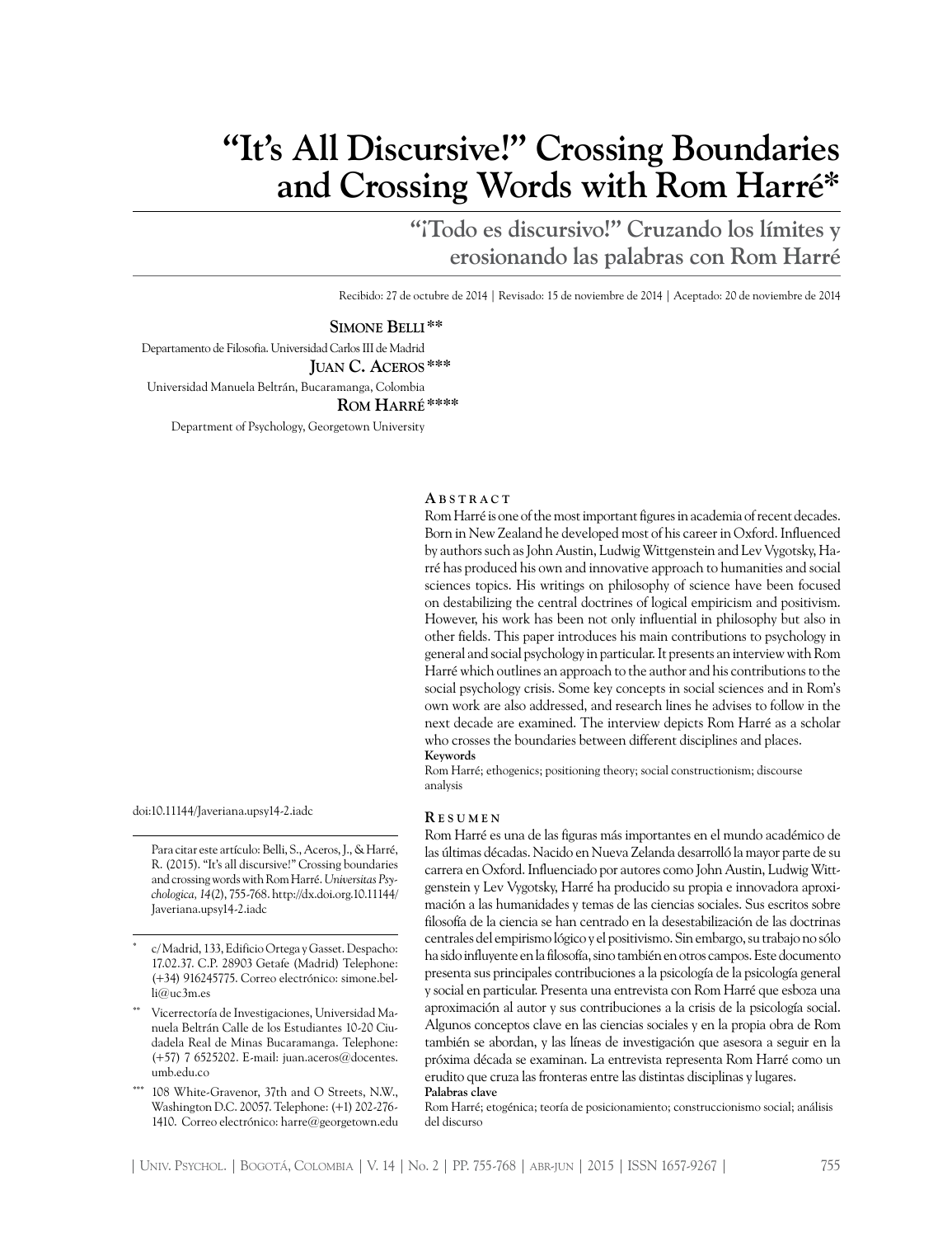Every morning, before Rom Harré enters his office, he carries out a simple but important activity. He has the daily habit of doing crosswords as a way to maintain brain activity. When we asked him about this habit, he answered that "There are two kinds of crosswords - 'cryptic' which involves solving a puzzle and 'quick' which involves finding synonyms. The second one is what helps to activate the word store, by first of all activating synonyms in the search for a particular word and secondarily, since the clues are related only accidentally by spelling, to search the lexicon at random." Thus, to do a crossword is a great way to wake up the neurons using general knowledge, from math to literature, from history to sport. "So always start the day with a quick crossword," Rom advised us. By following this advice, we propose this interview as a crossword exercise through which we activate a heterogeneous store of key words and topics related to Rom Harré's work. With a number of concepts and ideas in mind, we talked with Rom about the work he developed during the crisis of social psychology, as well as about his current and future lines of inquiry. We conducted the exercise with the support of a number of colleagues; guests authors whose personal contact or professional work with Rom has allowed us to present him in a more intimate way.

Harré is a person for whom intellectual adventure is incompatible with prejudice and dogma. He is a professor and a scientist with a sensitivity and intelligence which allows him to see things that many others do not. Although he is a really difficult man to summarize, we start this interview introducing his main contributions to psychology in general and social psychology in particular. Next, we present an interview with Rom Harré. It crosses the borders of place, authors and disciplines, and is composed of four parts. In the first part -"Across (disciplines and places)"- we outline an approach to the author, from his multidisciplinary academic trajectory, to the different universities that he has worked in and visited during his career. In the second part, "Down (within a field): Social psychology in the seventies and eighties", the discursive turn, social constructionism and positioning theory take the fore. In the third part, "Transversely (discourse,

power and selves)" we address key concepts in social sciences and in Rom's own work. Finally, in the last part, we propose some "New lines for the future". In that section we talk with the author about the future of research in social science and social psychology, and about the main research lines to follow in the next decade.

This is a conversation with one of the most important figures in academia of recent decades which was possible thanks to the collaboration of Rom Harré himself, who kindly agreed to answer our questions, and to the questions some colleagues sent to us while we were undertaking this interview. In trying to construct a collective memory through researchers that have collaborated with him in a number of ways we enjoyed the cooperation of different scholars. We acknowledge our indebtedness to the special guests that took part in composing this conversation: Adriana Gíl-Juarez (Universitat Rovira i Virgili), Carmen Huici (Universidad Nacional de Educación a Distancia), Charles Antaki (Loughborough University), Eduardo Crespo (Universidad Complutense de Madrid), Fernando Broncano (Universidad Carlos III de Madrid), Florencio Jiménez Burillo (Universidad Complutense de Madrid), Ian Parker (Discourse Unit), Joel Feliu (Universitat Autònoma de Barcelona), José L. Alvaro (Universidad Complutense de Madrid), José L. Falguera (Universidad de Santiago de Compostela), José M. Sagüillo (Universidad de Santiago de Compostela), José Ramón Torregrosa (Universidad Complutense de Madrid), Lupicinio Iñiguez (Universitat Autònoma de Barcelona), Martín Mora (Universidad de Guadalajara), and Vicente Sisto (Pontificia Universidad Católica de Valparaiso). Their contributions were very important in understanding and getting to better know Rom Harré's trajectory. Many questions that appear in this conversation come from them, directly and indirectly.

## **Who is Rom Harré?**

I remember once, Rom invited me to lunch at his summer home in southern Spain. I wanted to bring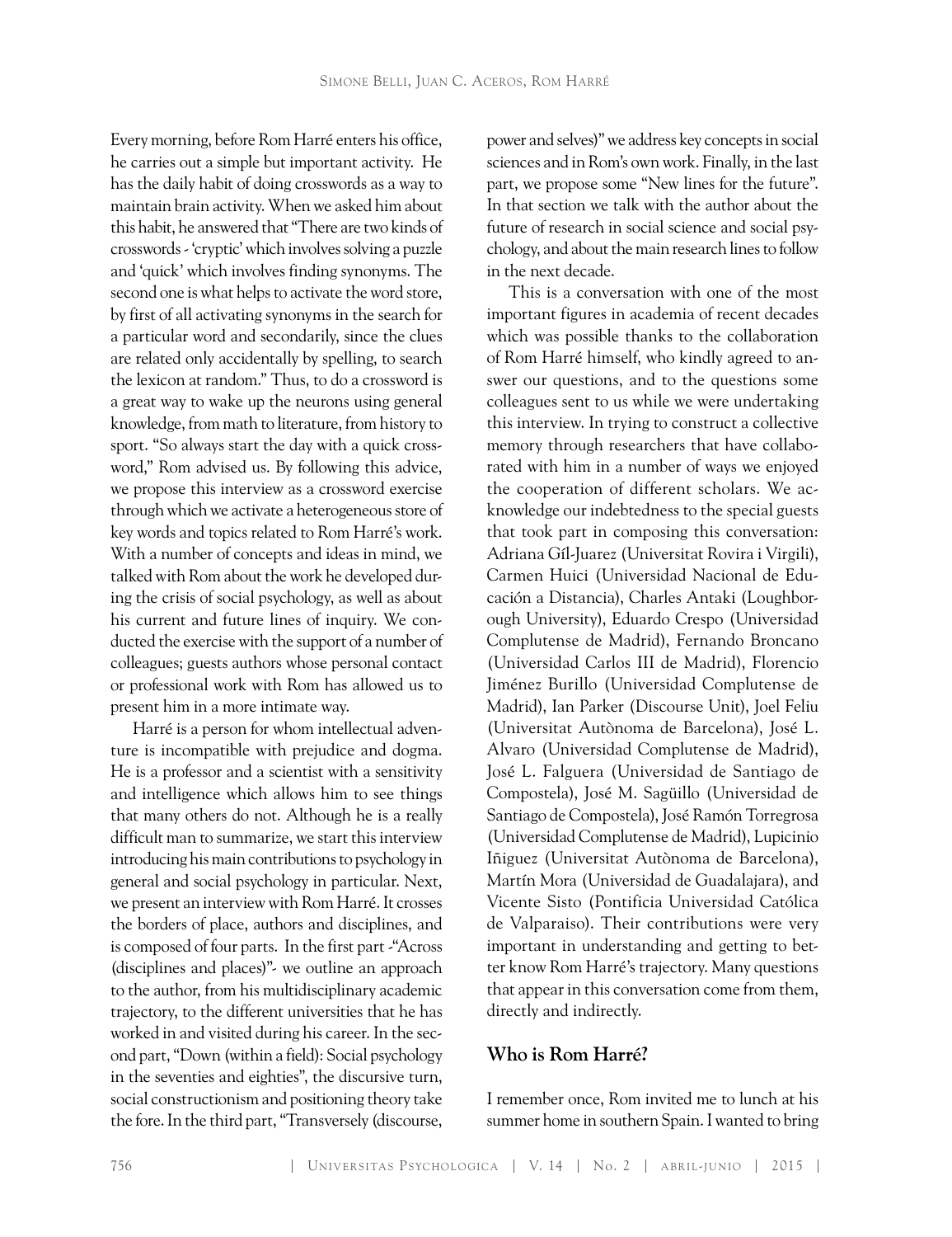a small gift in appreciation for the invitation. I had no better idea than to bring some kiwi plants. I found it nice that the grounds of his home had a flagship plant from New Zealand, his birthplace. We planted them together in his garden. One of the basic things in Rom's philosophy is that we must start from the basics, from the praxis. To do things before analyzing and explaining them. Better still if they are shared.

José M. Sagüillo, Professor of Philosophy of Science at the University of Santiago de Compostela (Spain), helps us to introduce the figure of Rom Harré with this episode. We have in this description one of the clues to knowing Rom Harré, which is the key role of doing things together, from planting a kiwi plant to doing research. An important element in his career is the frequent collaboration with colleagues, which often culminated in joint publications. Sagüillo, who collaborated with Harré (Harré & Sagüillo, 2001), explains that Rom's ability to interact, listen and propose ideas is an intellectual experience that has been influential in his own training and in many other researchers'.

The strong relation of collaboration between Rom and his colleagues and students has gone hand in hand with a journey he has made through different disciplines and places. Born in Apiti (New Zealand), Rom Harré studied chemical engineering, mathematics, philosophy and anthropology at the University of Auckland. After lecturing at the University of Punjab in Lahore, Pakistan, he took up a travel scholarship at University College, Oxford (UK). There he did postgraduate work under the supervision of the well-known philosopher of language John L. Austin (1911-1960), who introduced him to studies on language. Harré's graduate thesis at Oxford was concerned with mathematics but also involved issues in philosophy of science. This latter concern became more and more important in Harré's studies. In fact, he became a university lecturer in philosophy of science at Oxford. During the next years, Harré produced a comprehensive and revolutionary program in that field (Rothbarth, 2004).

Harré's writings on philosophy of science have been focused on destabilizing the central doctrines of logical empiricism and positivism. However, his work has been not only influential in philosophy but also in other fields, including psychology. In that sense we want to recover the way another person who has collaborated with Harré describes him: Eduardo Crespo, Professor of Social Psychology at the Universidad Complutense de Madrid, regards Harré as an "explorer" in different realms. When he enters a new field, Crespo says, Harré begins to explore it in depth and introduces a non-conventional perspective within it. This is exactly what happened in relation to psychology in general, and social psychology in particular. Since his early work in psychology Rom Harré has been committed to the development of a reformed methodology for the discipline. This work began in the seventies, when Harré teamed up with Paul Secord to write *Explanation of Social Behaviour*  (1973). In this book the authors aimed "to provide a systematic and unified theoretical account of the new ways of thinking about people, and the new methods of studying their behaviour" (p. v). The work developed by Harré and Secord highlighted the rationale and the deficits of the experimental approach to social behavior. However, as Schlenker (1977) has pointed out, it does not simply attack mainstream psychology, but offers a constructive critique and a coherent alternative. The proposal fashioned by Harré and Secord is a non-positivistic perspective called ethogenics. This A framework became a general theory on social life in later pieces of work (see Harré, 1977; 1979).

The word ethogenics comes from ethology, the study of animal behavior as it occurs in real environments (Harré & Gillett, 1994). The ethogenic approach is concerned with how a certain type of animal - who can report a point-of-view about their actions and that of others - generates socially appropriate acts. The genesis of meaningful and accountable social behavior is regarded in ethogenics as a cooperative achievement that can be studied by using a microsociological dramaturgical point of view. It means that social actions are regarded as a sort of staged performance occurring in sequences of happenings called "episodes"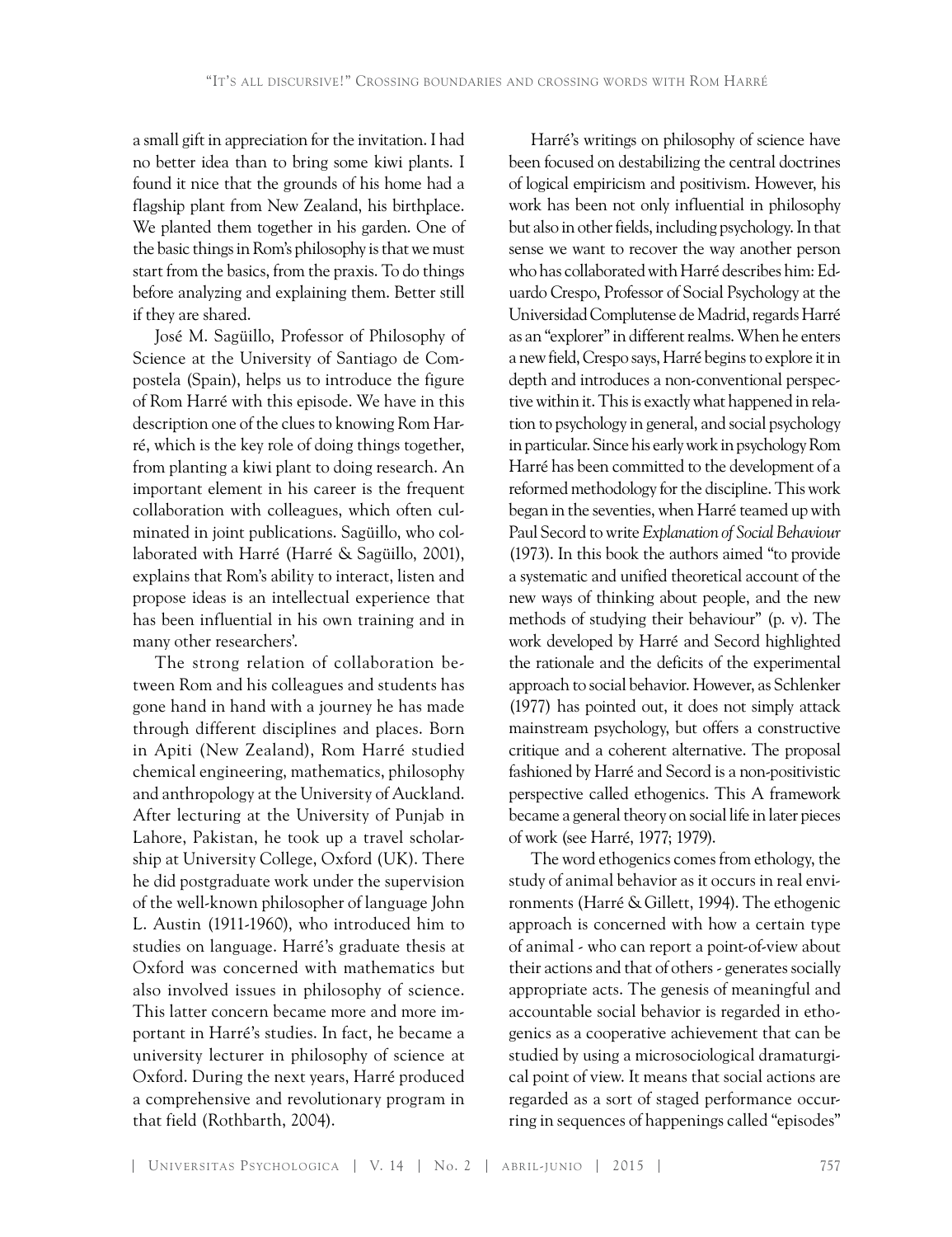(Harré & Secord, 1972). Within these episodes, people are seen as actors following scripts (Rothbart, 2004). These scripts are not considered the causes of behavior. From the standpoint of ethogenics, human beings are not passive responders to the contingencies of the natural and social world, but self-monitoring and self-directed beings who actively watch, comment and criticize their own performances. Self-direction according to shared meanings ascribed to a situation and the self-monitored following of rules and plans are considered as the processes involved in constructing social relations and actions (Harré, 1977; Harré & Secord, 1972).

Ethogenics proposes not only a dramaturgical approach to the genesis of social order. It also introduces a discursive methodology which is based on the examination of people's accounts. Thus, the main psychological technique in ethogenics is the analysis of both the social force and explanatory content of mundane speech (Harré, 1977). Rom Harré considers the study of discourse as a topic of study in its own right and as a key concept in social constructionism leading psychology to a second cognitive revolution (Harré & Gillett, 1994; Harré & van Langenhove, 1999). With this in mind Rom Harré has played an important role in the discursive turn in social psychology. The pieces of work he has produced in this respect examine the local systems of rights and duties within which public and private acts are done during episodes of social action. The study of these moral orders is called 'positioning theory'. Positioning theory is a conceptual and methodological framework which is focused on how psychological phenomena are produced in the sequential development of human acts. The main assumption of positioning theory can be stated as follows:

The production of psychological phenomena in discourse depends upon the skills of the actors, the relative moral standing in the community and the storylines that unfold [...] The main implication of these three principles is that discursive phenomena are not regarded as manifestations of what goes on

"inside" the mind, but that they have to be represented as the phenomena themselves! (Harré & van Langenhove, 1999, p. 4)

Through ethogenics and positioning theory, as Eduardo Crespo explains, Harré follows a coherent way to do science. This way is far removed from positivist perspectives like that of mainstream psychology in the '70s and '80s. Harré's innovative theoretical and methodological point of view has been used in a number of important studies on everyday language use (see, for example his works on personhood, Harré, 1986; Davies & Harré, 1999; Harré & Moghaddam, 2003). His current research interests are concerned with emotions (Harré, 1994; 2002; Harré & Parrott, 1996; Belli, Íñiguez & Harré, 2010, 2014).

According to José Sagüillo when Rom Harré was around 65 years old he was very fit. Rom was making numerous transoceanic flights, driving one or two days to go to his house in Alicante (Spain) or taking care of his garden in Iffley Village (Oxford). At that time, one of his aims was to surpass the longevity of Karl Popper. Now he is certainly near to doing so. When we asked Rom about this anecdote, he answered:

Popper was important to me as a person who had made serious philosophical blunders, most of which came from his continuing to try to embed philosophy of science in a context of logic. He made no attempt at all to study the way scientists actually reasoned and supported or undermined each other's conclusions. As someone once said of Popper's falsificationism: he stood on the starting line shouting 'I've won'.

After a highly productive and creative career, Rom Harré is still in the race against positivism and in favor of new ways of understanding and doing science. He has retired from Linacre College, Oxford, UK. However, he perseveres in his studies on the symbolic and social dimensions of human behavior. He is currently Distinguished Research Professor of Psychology at Georgetown University, Washington, DC. Additionally, he continues life in Oxford as Emeritus Fellow of his college.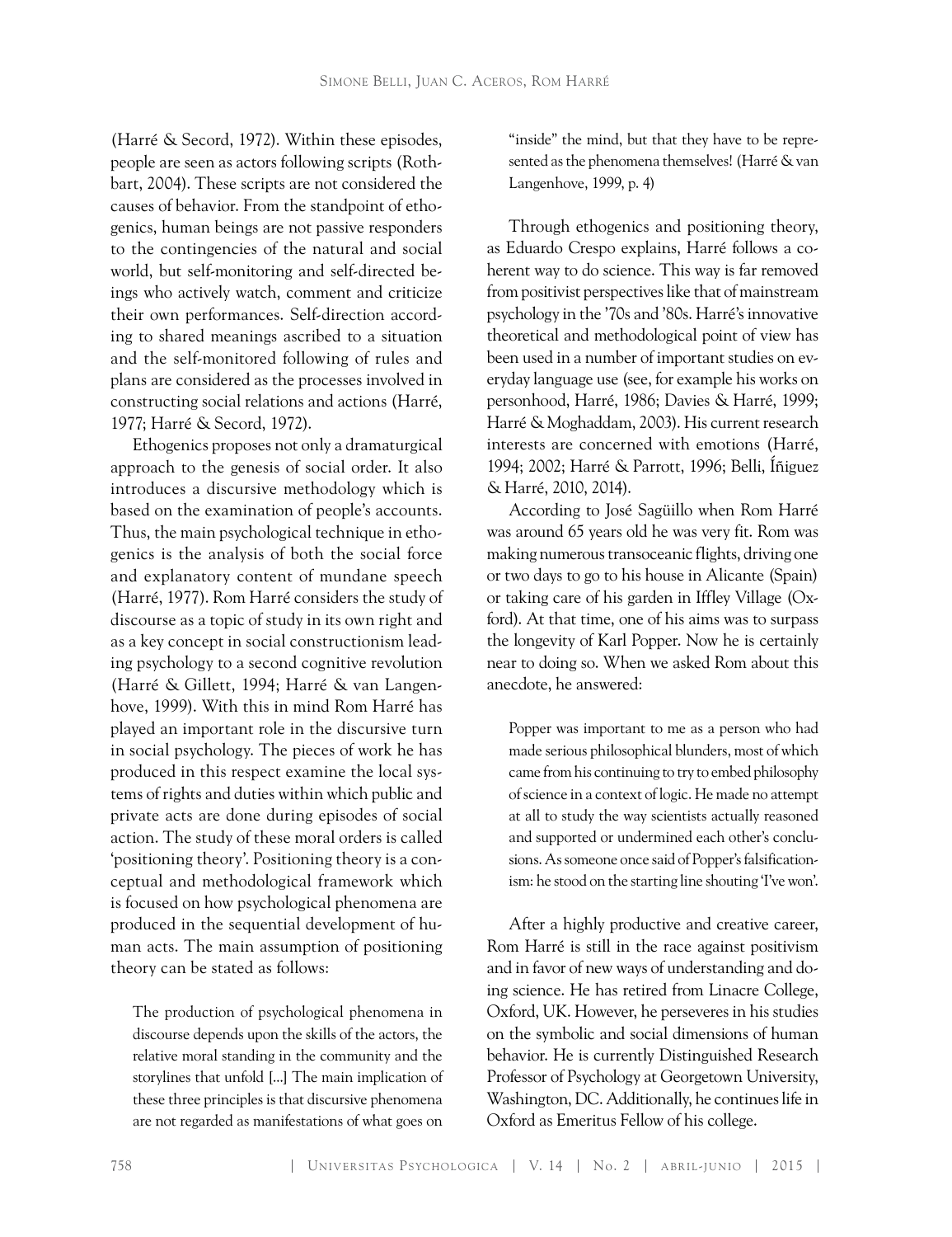## **Across (disciplines and places): Wellknown philosopher of science and psychologist, from New Zealand**

**Juan C. Aceros:** In *The Explanation of Social Behaviour* (Harré & Secord, 1973) you state that "A normal human biological individual" is not necessarily associated with a "single or unitary social self" but with a "fairly consistent set of inner and outer responses to his fellows and to the social situation" (pp. 6-7). We are interested in asking you about the multiple identities associated with you, Rom Harré, as a scholar. During your career you have studied in depth and influenced a number of disciplines, so it is problematic defining you simply as a chemical engineer, a mathematician, a philosopher or a psychologist. Could you gather all this faces of Rom Harré in a "unitary social self"? For example, could you summarize for us the major milestones in your career and explain to us how you define yourself in relation to these milestones?

**Rom Harré:** I ceased to follow chemical engineering because I did not have enough money to finish the course. But I had done a mathematics degree in parallel and that gave me the opportunity to teach mathematics, which I liked doing very much. In Oxford my dissertation was on a method of ranking differential equations, but I met John Austin (the performative utterance man and the inventor of Speech Act Theory). Later by chance I met several social psychologists and realized that their work was primitive, taking no account of language as a medium of social interaction – in fact the most important medium. But I have kept lines of communication open with my former selves – I am President of the International Society for the Philosophy of Chemistry and keep in contact with chemical engineering; I teach computational modelling at Georgetown, a fairly mathematical discipline, and of course I do a lot of comparative linguistic work, between Spanish and English, and Japanese and English as contributions to social psychology.

**Simone Belli:**In a university library, it's possible to find your books in different sections, so when you enter a library in which section do you like to see your books? Do you have a favorite section or not?

**RH:** I expect to see my books in the psychology and philosophy of science sections. I am happy to see my work in either section. I think it is convenient but often not such a good idea to separate knowledge by area. Most of my work has involved borrowing from other sciences.

**SB:** We can say that you are a scholar who crosses the boundaries between disciplines, living in more than one field at a time. You are also spending your time in more than one physical place. In fact, you are originally from New Zealand, but you have visited a number of different countries, and you stayed for a long time in the United Kingdom, mainly in Oxford. We would like to know more about your life in Oxford. According to a conversation with José M. Sagüillo, "academic and cultural life in Oxford is an important part of the life of Rom and Hettie [Harré's wife] and, vice versa, there is no important event in Oxford at which they are not present." What can you tell us about what represents the University of Oxford for you and your life, as well as for psychology and philosophy? What are the main differences from other university contexts?

**RH:** Oxford still preserves the idea of a community of scholars, but from many different fields in one's own college. In this way departments are not so important as a common part of one's life. Colleges are small and have an intense social life as well as many cross-disciplinary conversations. I also appreciate the fact that Oxford is 800 years old and that I am just a very small part of the history of the place. I have done a good deal of work with linguists and anthropologists in my college, enabling me to keep a distance from academic psychology which has become trapped in a faulty methodology and a primitive metaphysics.

**JCA:** Your constant movement between different places and institutions brought you in contact and collaboration with scholars all around the world, including the Spanish-speaking countries. You have visited universities in South America and Spain. We would like to ask you about how the relation with all these different places impacted you and your work. Particularly, could you tell us something about your close relationships with the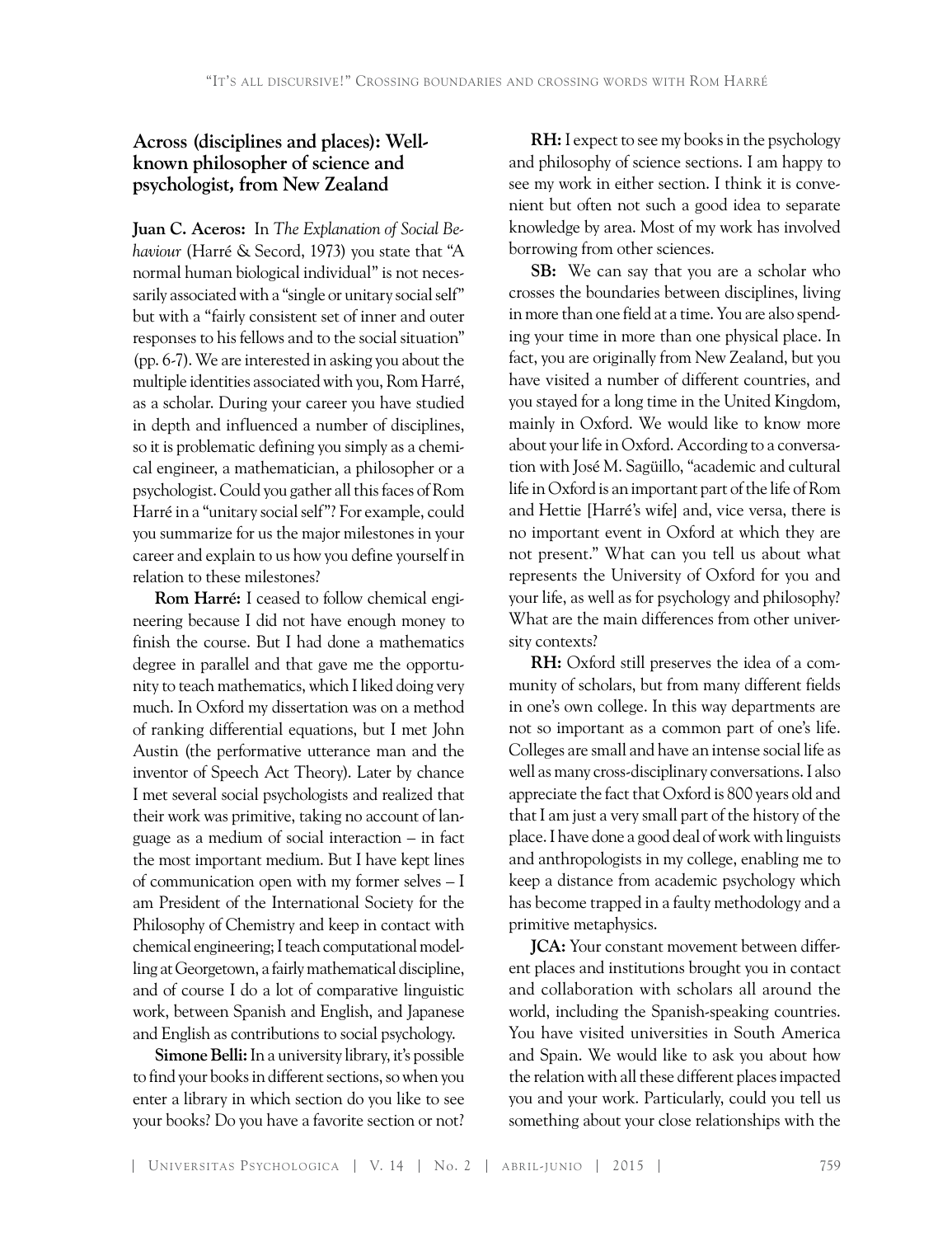Hispanic world? How the Spanish-speaking countries received your work and, moreover, influenced your career?

**RH:** I visited Spain first in 1958, and immediately became interested in the land and the people. I began to study Spanish and in 1965 bought an ancient finca in the hills behind Alicante. After 10 years the restoration of this beautiful place was complete. I also began to give lectures at Spanish universities and to teach courses at Santiago de Compostela, as my ability in the language improved. I became fascinated by the way that Catholic Spain had taken over and absorbed so much of Moorish Spain. My wife and I travelled all over the Spanish land, Granada, Merida, Barcelona, Madrid, Avila, etc. When urbanisation began to surround our house with 'casitas baratas y feas', we sold our casa de campo. But we return to Spain somewhere every year. I also visit many places in South America, Mexico, Argentina, Colombia, Uruguay, and especially Peru, where I have given a course at Universidad Caeyetano.

**JCA:** After your retirement from Linacre College you joined the Psychology Department of Georgetown University. Could you share with us the reasons that led you there and the kind of work you are currently developing? In a recent interview you said that your work is now focused on "the role of emotion displays and how emotion words are related to them" (Dierolf, 2013, p. 82). This concern is not new in your career, why are the emotions becoming more and more important in your work in Georgetown?

**RH:** I joined Georgetown because I was offered a post there, and wished to continue my work – one has two jobs in Oxford – as college fellow that continues in another form after the job of university lecturer has ended. I found the atmosphere very congenial – particularly the philosophical interests of Dan Robinson and the personalism developed by Jim Lamiell. Later other people joined the department with similar interests, people such as Ali Moghaddam and Jerry Parrott. Moreover if I had to work abroad because of retirement rules in Oxford why not work in one of the most interesting cities with amazing theatre, museums and music? I am

now much more interested in the role of moral concepts in psychology, and have been one of those developing positioning theory with Ali Moghaddam (see, Harré & Moghaddam, 2003; Moghaddam & Harré, 2010; Moghaddam, Harré, & Lee, 2008), the study of how rights and duties are assigned to people and how these assignments influence the way they act. But throughout my time at Georgetown I have worked on ways to accommodate neuroscience into psychology without leading to the reduction of the latter to the former. I think that my recent work on the task-tool metaphor has opened a way forward. Studies of emotions, I believe, are not so much a different branch of psychology as an aspect of lives where meanings and biology interact with our sense of moral right and wrong. To be angry is to display a judgment that something wrong has been done to one and one has the right and maybe even the duty to protest!

## **3. Down (within a field): Social Psychology in the seventies and eighties**

**JCA:** In 1972 you published *The Explanation of Social Behaviour* with Paul F. Secord. This is the year we can say that the social psychology "crisis" began, and you played a relevant role in it. With this in mind, we want to ask you how did you become interested in social psychology and what led you to be involved in the discursive turn in social psychology?

**RH:** I became interested in social psychology by accident. I was asked to share in a course on scientific models and one of the talks was given by Michael Argyle, a charming man, about models in social psychology, but it was more or less logical nonsense. That year Stephen Toulmin visited Oxford and invited me to support him when he gave a talk to social psychologists. They understood nothing and presented the most naïve views. I decided to spend that summer reading up on the literature on social psychology and became more and more appalled. By chance I was assigned to mentor a visitor, Willard Day, editor of the journal Behavior, a disciple of Skinner. Again I was astounded at the simplemindedness of what he took for granted. He invited me to visit him in Nevada and there I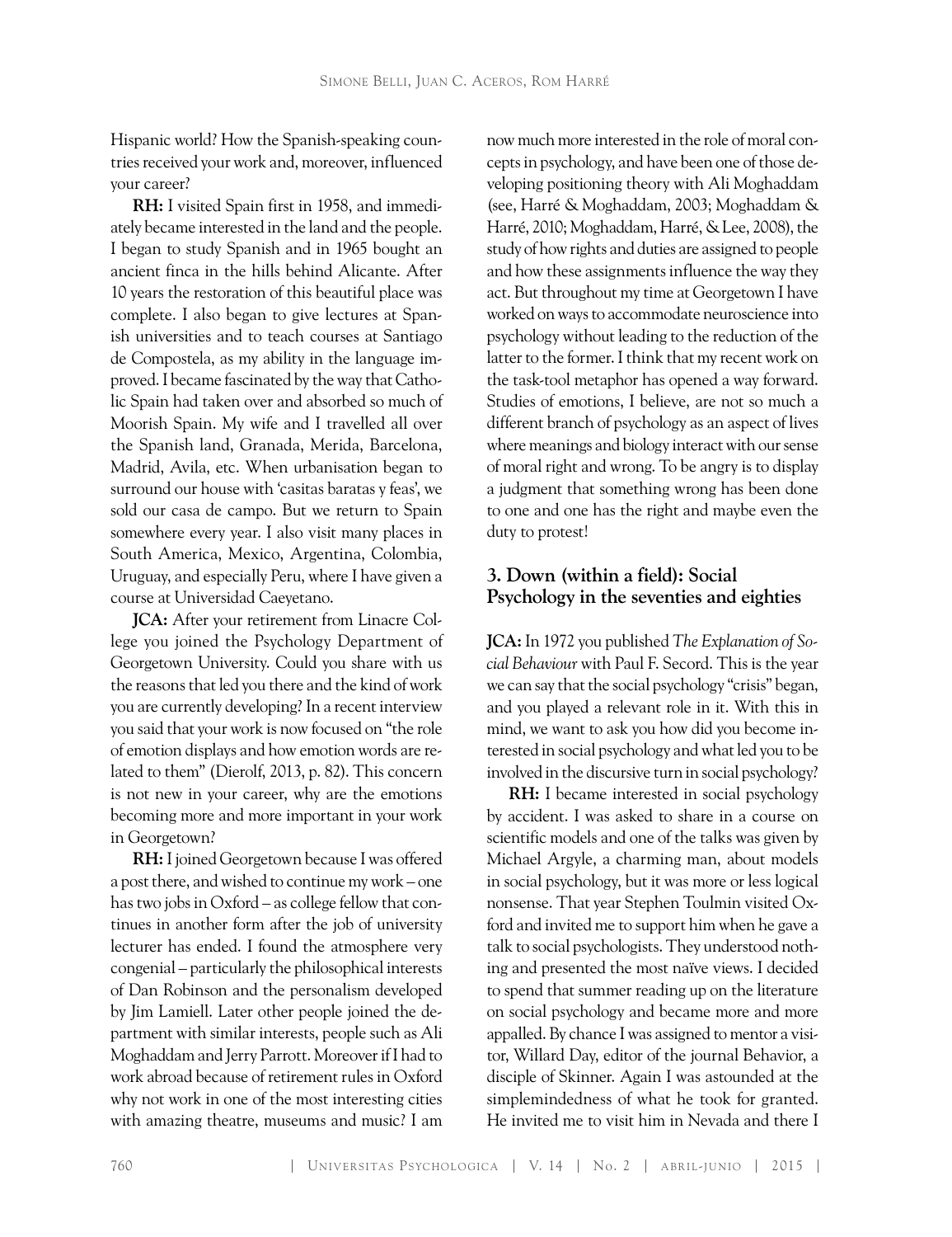began discussions with Paul Secord who was seeking a better way in social psychology. I was struck by the simple fact that no social psychologists had thought to take account of the way that most social interactions were created by the use of language and symbols. The experimental methods they had devised did not resemble the methods of physics and chemistry at all and they were supposed to be the justification for calling what they did a science! I had a good grounding in linguistic philosophy from my supervisor John Austin, and from Gilbert Ryle and Peter Strawson, so it was easy to transfer some of this knowledge to trying to create a properly scientific psychology with a method and a metaphysics that was commensurate with the phenomena that were being studied, like social facilitation, friendship, the attribution error and so on. Secord and I decided to write a textbook for better ways of doing things and we also started a journal, the Journal for the Theory of Social Psychology, which continues to flourish.

**SB:** As part of your engagement in the social psychology crisis, you were invited to an academic event in Spain. It was in Santander in 1981, a Symposium on Contemporary Social Psychology (Ibañez, 1982; Torregrosa & Sarabia, 1983) in which other leading figures of social psychology were present, including Herbert Kelman, Henry Tajfel, Tomás Ibañez and Sheldon Stryker. During this event, you explained the conflict between positivist and experimental approaches in social psychology, defending your proposal for an ethogenic approach. José Ramón Torregrosa, host of that event and professor at the Universidad Complutense de Madrid, remembers that Henri Tajfel opened a dynamic controversy with you from a European social psychology stance and from his research on intergroup relations. Probably, Torregrosa said, it was common practice in Oxford to debate in this way, but it was the first time in Spain that a debate like that had happened in social psychology. For Torregrosa, your participation in this debate was like a "hammer of heretics", but against positivists. Maybe, Tajfel perceived you as an intruder in social psychology, because you were coming from the philosophy of science, or probably Tajfel perceived the danger of this criticism for his theory and for social psychology. Could you share with us some memories about this dispute? In your opinion, what this debate meant for the social psychology crisis at that point?

**RH:** It was less a dispute between Henri and I (we were very good friends) but a culture clash. I was pointing out some simple statistical fallacies which are still made in social psychology, confusing the extensive and intensive designs. I gave my talk in Spanish and Henri replied in French. Not everyone understood what was going on – it was a typical Oxford debate. But it violated the rules of Spanish academic discussion. Bernabé Sarabia was chair and stopped the meeting. I explained to Henri what the trouble was and he and I decided to walk out arm in arm! From a scientific point of view Henri never understood that the ceteris paribus condition which can be more or less fulfilled in physics and chemistry and which is a necessary condition for experimental studies (as opposed to observational) can never be achieved in psychology. The empirical method must be observation and analysis! His background was not social psychology but journalism.

**JCA:** Now let's speak about social constructionism. The emergence of this perspective in social psychology came with an epistemological challenge of the traditional way of doing psychology. But, beyond this challenge - shared by all social constructionists - a variety of social constructionist perspectives exist. As you stated in *Positioning Theory* (Harré & van Lagenhove, 1999, p. 2), social constructionism "is a rather loose term for a variety of anti-nativist positions in general psychology theory". You place your own work within this loose category. Could you explain to us the particularities of your constructionist approach? In what sense it can be considered different to the perspectives sustained by authors such as Kenneth Gergen, John Shotter or Ian Parker?

**RH:** Cultural psychology, which I think is the best camp for me to belong to, is based on the psychology of Lev Vygotsky, the cultural/historical/ instrumental approach. I differ from my colleagues in that I think there is a proper place for neuroscience as the study of the material tools we use to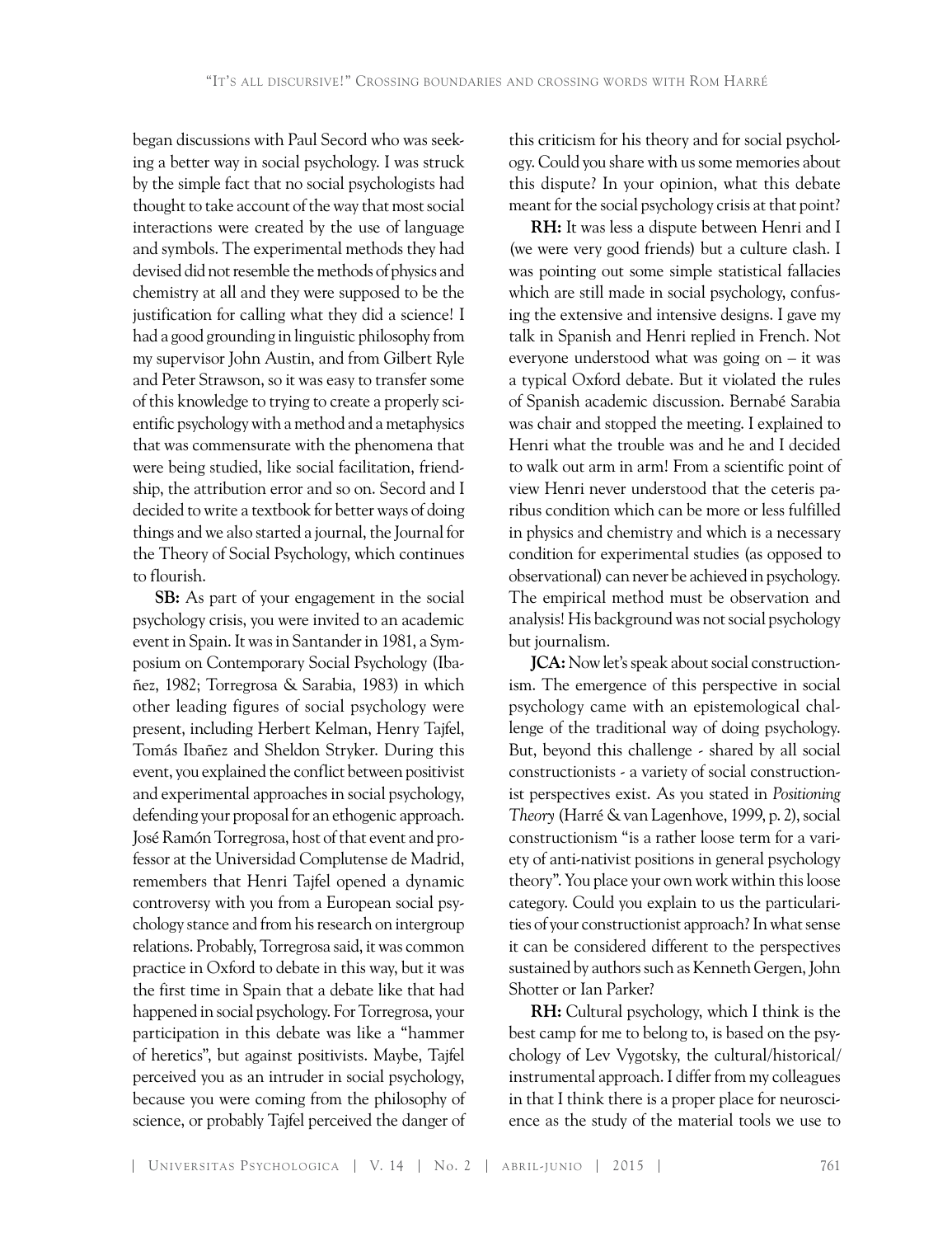perform cultural tasks. Such sciences as neuroscience and neurochemistry as well as geography and climate change are not just attractive stories promoted by the social influence of their practitioners. They are studies of the ground base which has to be interpreted by people in order to act and which is the source of psychologists' studies of repertoires of meanings. I am also profoundly sceptical of the idea of social reform by structural change – as Ali Moghaddam and I have argued many times, it is the discursive practices of people that are the core of regimes, malevolent or benevolent (Harre & Moghaddam, 2012; Moghaddam & Harre, 2010). If you want to change the social world you must change the discourse practices that shape it!

**JCA:** During recent decades the original strength of critical and discursive social psychology seems to have been diluted. Maybe you do not completely agree with this idea, since in a recent interview you stated that "What has continually been on the rise in the last 10 or 15 years is (...) discursive psychology, focusing on language use in everyday life." (Dierolf, 2013, p. 83). And, of course, an important number of psychologists are using alternative and suggestive viewpoints, close to discourse analysis and social constructionism. However, apparently mainstream social psychology has not been seriously affected by these perspectives. Considering all this, and picking up on a question from Vicente Sisto, Professor in Social Psychology at Universidad Católica de Valparaiso, we are curious about your perception on what you called the Second Cognitive Revolution (Harré & Gillett, 1994). How do you visualize the evolution of discursive perspectives in psychology? What current perspectives and practices have come to your attention? What is the present and future of the Second Cognitive Revolution?

**RH:** I believe that all the essential work has been done, both theoretically and in the provision of many very high quality studies, for example the recent volumes on positioning theory studies, such as The Self and Others (Harré & Moghaddam, 2003) and there are many other of such projects by others, particularly cultural psychology and the dialogical account of the self. One should note

the increasing number of textbooks for teaching the theory and empirical techniques of qualitative psychology, which includes narratology, discursive psychology, Vygotsky studies and much more. Why these advances have not swept across psychology has institutional rather than intellectual reasons. A certain paradigm has become entrenched in the profession including easily carried out studies with a small number of students and other volunteers, and the use of statistical packages to analyze the results. This work is almost uniformly bad science, but publications like this in a flood attract what is called "impact", that is citations by people doing the same thing. Until we abandon impact for insight, psychology will, in the large, continue to generate shelves full of descriptions of artifacts of a faulty method. The step forward is simple: give up events and causes and turn instead to meanings and rules and story-lines. I am fortunate in that I do not need a "career" so I can do work that I think is of importance and is carried out with something like the methods of physics and chemistry and so deserving of the accolade "science", as if that is what matters, alongside the feeling that one has done good and honest work!

## **4. Transversely (discourse, power and selves): Some things that we do with words**

**JCA:** Your contribution to the renewal of psychology is not only close to social constructionism but also to discursive analysis. In that sense you recover the heritage of philosophers such as Wittgenstein and Austin, as authors such as Michael Billig or Jonathan Potter did. You share a strong anti-cognitivism with these later authors (Antaki, 2006), as well as the focus on the study of psychological matters in discourse (Harré & Gillett, 1994; Harré & van Langenhove, 1999). However, you have developed your own approaches to these issues. In relation to that, we are interested in the differences between your form of discourse analysis and others such as discursive psychology (Potter & Wetherell, 1987). In the same vein, Charles Antaki, Professor in Social Psychology in Loughborough University,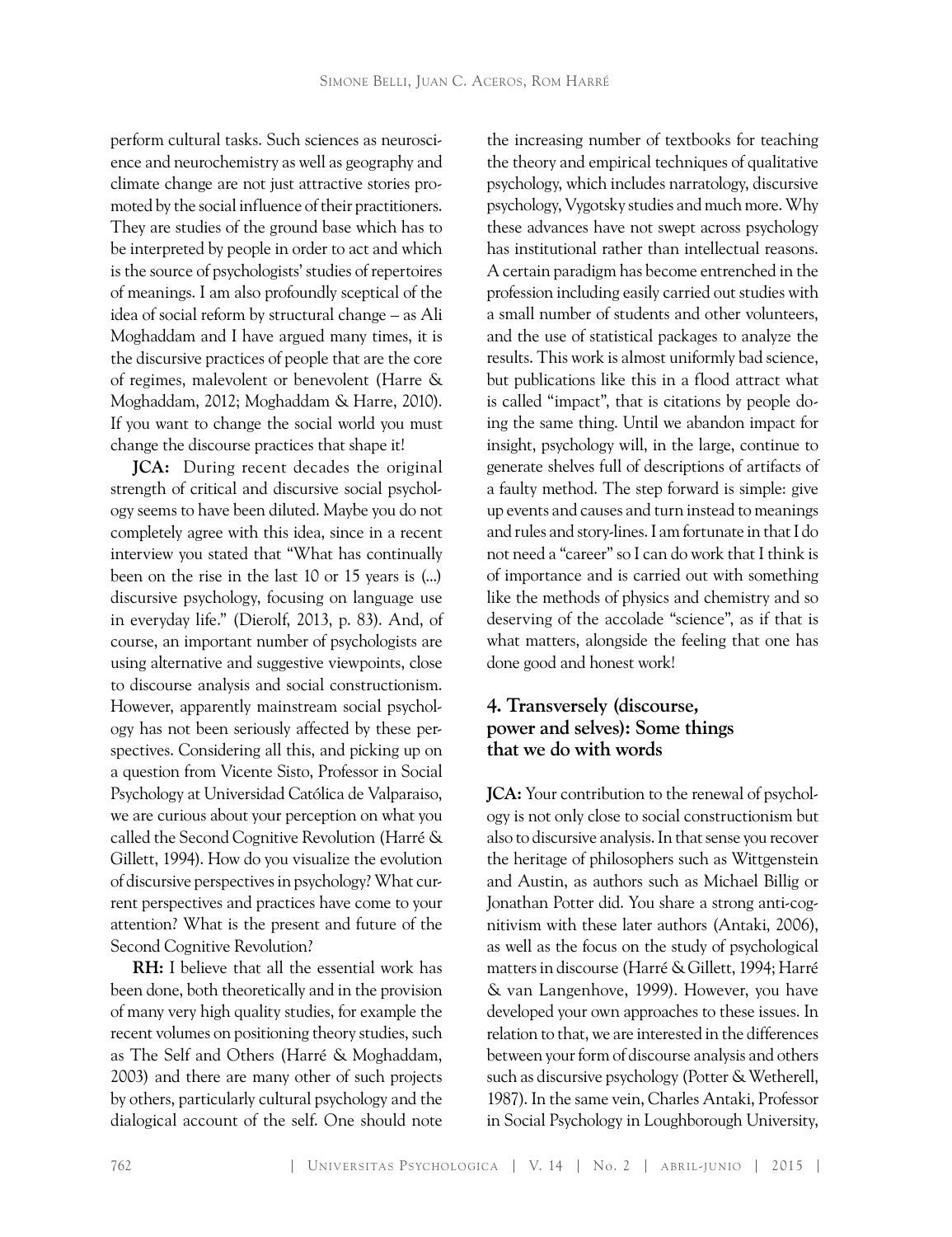would like to know what you think about conversation analysis (CA), and whether it is consistent with your form of discourse analysis.

**RH:** I am much in sympathy with what Potter and Wetherell have proposed and illustrated. They have brought psychology as a scientific conversation to be studied into the field of discursive practices. That does not relieve us of the duty of displaying our first-order conversational studies such as positioning theory as scientifically respectable and the possible basis for action. Of course to study positioning and its processes one must be occupying a position, as having a right and a duty to do so and so on. Stop the hierarchy where it is convenient! That there is always another level there does not undermine the lower order studies. CA in the classical format floats free of context and meaning into a purely formal analysis of the flow of discourse – it can be put to use in limited ways by tying it tightly to narratology – the structure of a conversation is more than turn taking etc. but is the unfolding of a story, with characters, parts to play and plots to develop, so we need Greimas and Propp to complete the discursive methodology. Of course within the dramaturgical model "persons are performed", but in genres that are acceptable in their communities. Try something else too far a way from what ordinary folk do and the men in white coats come for you.

**SB:** In relation to your rejection of the existence of psychological phenomena which are autonomous discourse, Ian Parker, director of the Discourse Unit, is interested in knowing what you have to say about the unconscious. As Parker reported to us, some years ago you were working with a follower of Heinz Kohut (1913-1981), so we suppose you are familiar with psychoanalytic theory stances. In *The Discursive Mind* (Harré & Gillett, 1994) you state that the unconscious is comparable with the "inaccessible mind" in cognitive psychology. In that sense, you said: "Freudian psychology and cognitive psychology share the assumption that 'important things' about human cognition were not accessible even to the person in whom they were happening" (p. 11). Could you tell us more about the unconscious?

**RH:** The important aspect of the "unconscious" is how we come to think that there is any such thing. The basic phenomena are simple – a discourse flow is interrupted and resumed again and seems to have progressed along some pattern of cognitive acts or emotional states and processes in the interim. But if we take the embodiment of people seriously there must be a bridge between one moment and the postponed next moment within the conversational flux. It is convenient to call that unconscious processes but should not be taken as an invitation to metaphysics. We need to interpret that moment as bridged by the cognitive process that would have occurred had the person been acting out the whole story-line. In other words, the unconscious is like a language, as Lacan once said. Though I am not sure he meant it in this simple straightforward way. How memory is involved in all this requires one to consider what memory is – and it is surely not simply recollection of the past! To make a memory declaration is a move in the discursive process, and positions are essential aspects of it.

**SB:** Amongst the numerous critiques of social psychology, your work captured the methodological critique of the emerging ethnomethodology and symbolic interactionism and introduced political activity in every psychological theory position you took. In that sense, you claimed: "... every writer on psychological theory owes an explicit account of the political consequences of his position to his readers" (Harré, 1979). Twenty years later, you and van Langenhove (Harré & van Langenhove, 1999) elaborated this political effort produced by discourse with the concept of power to shape certain aspects of the social world. For this reason, Ian Parker also wants to ask you about power. However, could you think again about that issue in relation to positioning theory? Could you tell us something about how power is articulated in the discourse and about the conditions in which people are positioning themselves and position power in discourse?

**RH:** Power is a relation between persons in which in very many dimensions one may have taken charge of the fate of the other or others. When we look closely at how it is established it seems to emerge in the course of certain kinds of discursive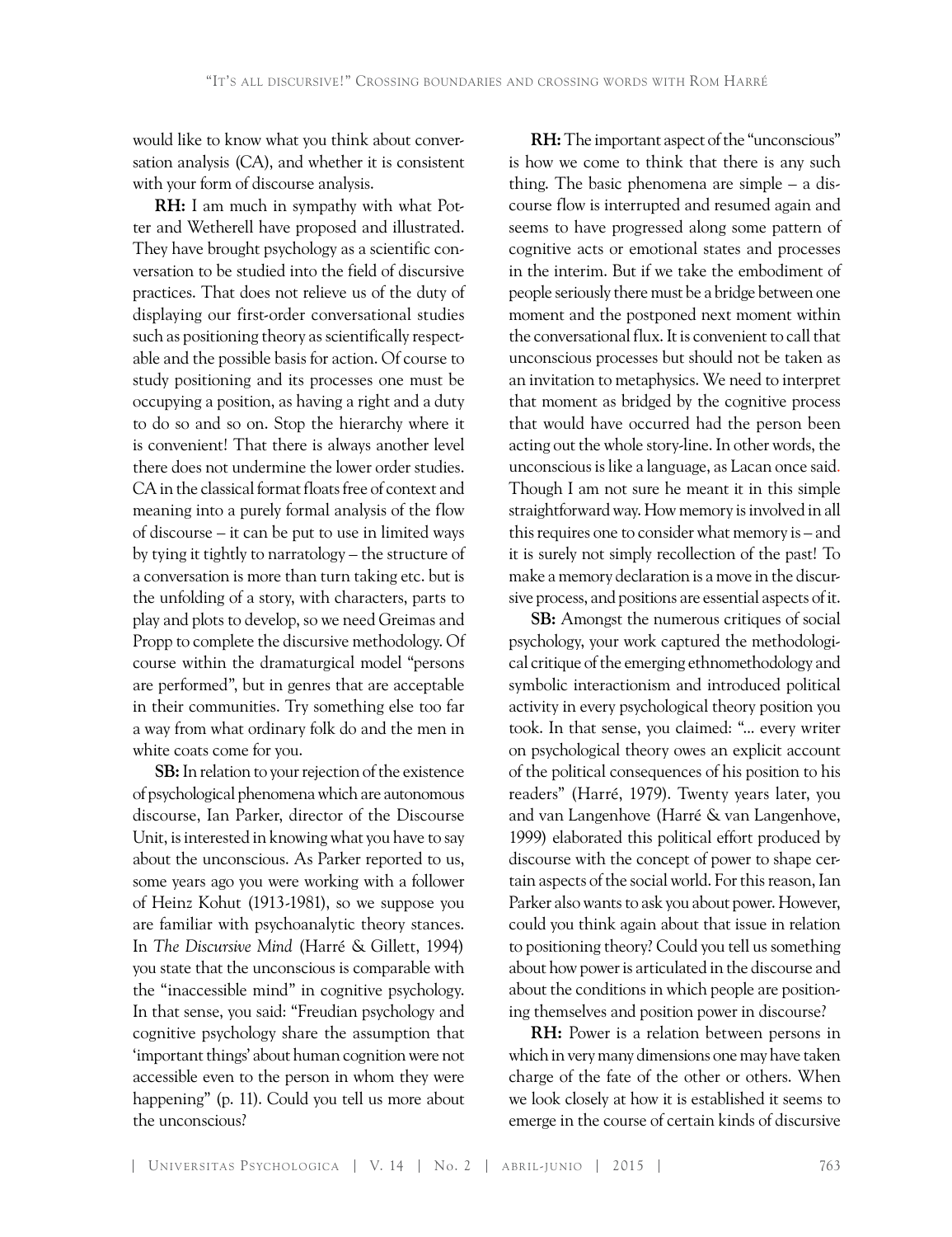practices. People become trapped in webs of paper work for example, and at certain nodes in that web are people who make decisions. Or perhaps they don't actually make decisions but find that decisions have somehow already emerged from the conversation. What about the power exerted by force? The agents of that force are also trapped within discursive practices, such as those of the Mafia families, the US Marines, those deciding on the pay of the workers, and all that. It's all discursive! However rights and duties to make use of certain discursive practices is a key issue – who has the power to excommunicate someone, to order water boarding and a duty to pay taxes, to be kind to animals and so on?

**SB:** Your idea of fluid positioning in discourse where positions can and do change, because there are not fixed roles, and are used by people to position themselves or be positioned in the discourse was pioneering in social science. For this reason, I would like to return to Judith Butler's (1993) concept of performance that I've worked on with you at Georgetown University (Belli, Harré & Iñiguez, 2010). This concept is indebted to John Austin's speech acts, particularly the perlocutionary act, and for this reason is not so new in the field of linguistics. For example your positioning theory contemplated this question, and of course, Wittgenstein, with spontaneous linguistic articulation, had already presented something similar to this. From a linguistic perspective, what do you think about the genuineness of many poststructuralist approaches to the study of the self that have appeared in recent years?

**RH:** There is a long-running problem with "the self". Clearly the self in one sense is generated as a social object, that is as a nexus of social relations, by the use of pronouns and forms of address. But if we turn to the deeper concept of person (and follow William Stern, for example, or Peter Strawson) we realize people are the basic entities of the social/ psychological world. But surely, you say, they are embodied? Yes, but what are those bodies but toolkits and also, most importantly, sites for people – a house has an address and is occupied by people going about their meaningful and rule-governed and

normative interactions. We as people have several selves – our point of action in the world, our beliefs about our lives and our capacities and vulnerabilities, and the way we are seen with respect to these matters, especially the moral aspects, by others. Mostly we develop these beliefs in our lives with others, so the idea of a dialogical self makes very good sense. It is the very product that Vygotsky saw as the outcome of our passing through various stages of the Zone of Proximal Development helped on by those more competent in our culture than we ourselves are. But the dialogical sense of self is not a person! People are the core entities both morally responsible in degrees and morally protected.

## **Solutions? New lines for the future**

**SB:** In *Psychology for the Third Millennium: Integrating Cultural and Neuroscience Perspectives* (Harré & Moghaddam, 2012) there appears the idea of hybrid psychology. Eduardo Crespo thinks that hybrid psychology is not a delimited concept, but is a meta-area to arrive at another new area. From the point of view of a "hybrid psychology" it is possible to claim that the social context also matters in neuroscience. We also can argue that we need to introduce discursive analysis in the study of the mind (Harré, 2010). Without taking into consideration the discourse-in-context we have a type of science that forgets where the subjects live and produce their thoughts and actions. For example, the case of sex differences in the structural connections of the human brain (Ingalhalikar *et al.,* 2013) that has generated a large debate in recent months. Where do you think the debate will be moved to in neuroscience and social science in the coming years?

**RH:** We already have the main framework for introducing the social and historical context into psychological research in the work of Lev Vygotsky. We need to develop further the study of interpersonal cognitive processes and collective emotions, decisions and so on. This would follow naturally from taking up the idea that an important medium of cognition and memory is conversation. If there are differences in the organization of the brains of those who live mainly in a collective psychological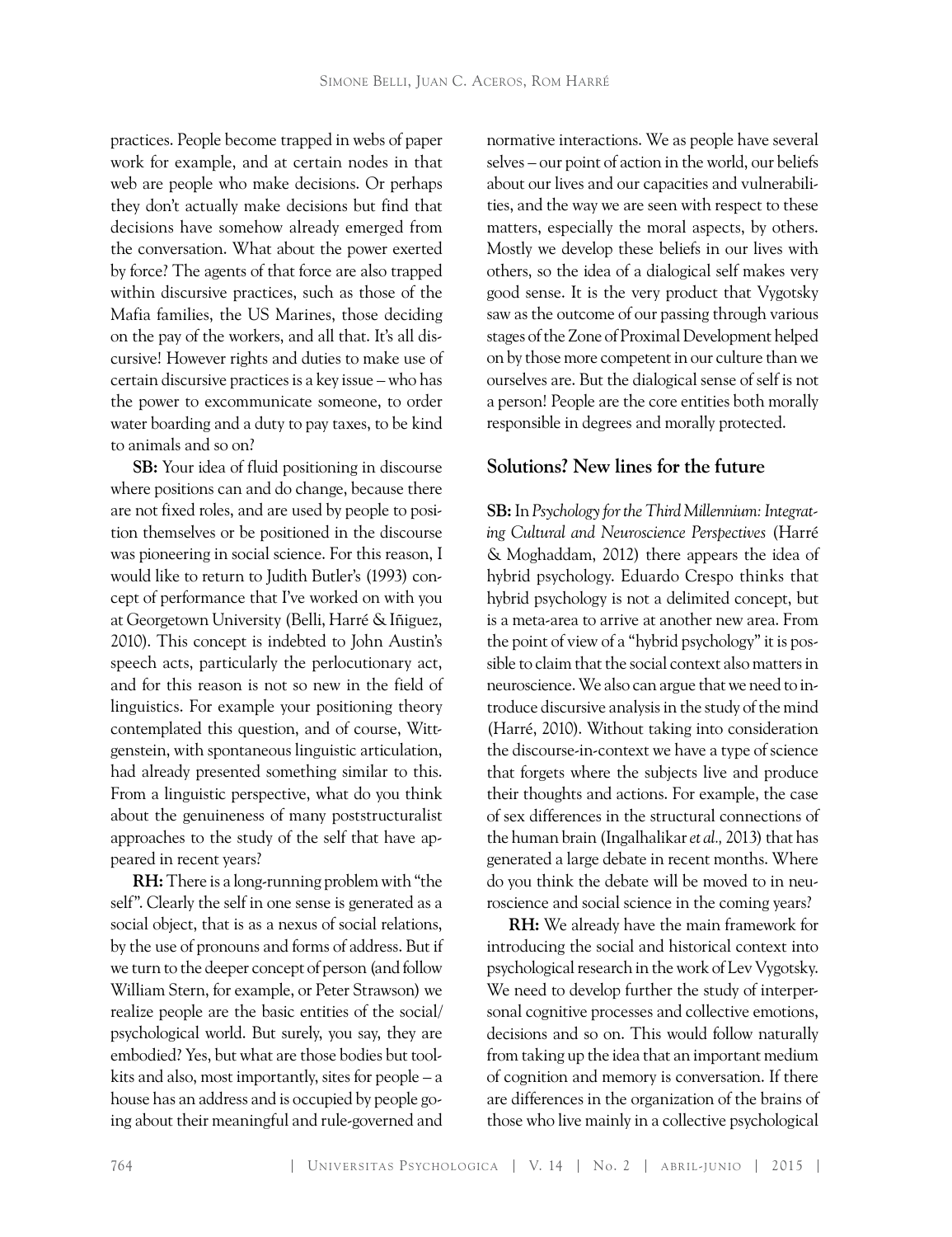context from those of loners this may be only of passing interest since the key studies will already be situated in collective contexts. However, there is a paradox or something like it to be faced. We can never complete a psychological research programme because the phenomena we are trying to map and the language with which we are doing this is continually changing. The dog cannot catch its tail but is always hopeful of doing so. Over the centuries we will generate a sequence of "psychologies" that will need interpretation because the ways of thinking and the language and other symbolic means will be ever changing. We take this for granted in studies of religion – Latin is not the language of modern Christian thought but unless we understand it we will not be able to understand the great authors of the Middle Ages. Recent studies of Shakespeare's plays sensitive to the vastly different world view and taken-for-granted beliefs have led to very different readings of those psychologically profound works.

**SB:** You have dedicated a large part of your career to the study of emotions (see Harré, 1986; 1998). This is an issue that can be influenced by your hybrid theory. This approach recognizes a three-fold set of conditions of emotion: a physiological component, a cognitive component, and a social component. As a result, the complexity of the study of emotions becomes evident. This complexity can increase if we consider the current contexts in which emotions are socially displayed. In recent years, online communication and the Internet have probably introduced a different grammar of emotion, a new emo-grammar where researchers return to discover the important role of emotions in communication between users. Probably the complexity of emotions is represented by the complexity of the language in this online communication where users don't use body and facial strategies to express them. Taking all this in mind, where do you think the study of emotions will be focused in the coming years?

**RH:** Do not forget the vast increase in video presentations – a new iconography of emotions must surely be the focus of new studies – we have extensions of discourse also into twitter and other instant responses and displays. But the most important is the pictorial content of Facebook and similar nets, with the ever-present possibility of recording how someone looks at a precise moment.

**JCA:** In recent years, we have observed a growing number of social researchers engaged in Science and Technology Studies (STS) and, concretely, in investigations inspired by the actor-network theory (Latour 1988; Callon 1986; Law 1986). STS approaches offer new understandings of science and technology in action, but they are not restricted to such an issue. They also propose an innovative ontology of the social in which symbolic but also material entities occupy a key position. Using such an ontology as a base, STS scholars point to the limits of discourse in the understanding of social order and social action. What do you think about this emerging area and how is it possible for you to understand the social in this context?

**RH:** There are two different kinds of material entities of interest – first material objects which play a part in our lives through the meanings with which they are endowed by people – monuments, flags, cars, food items and so on. There is another kind of material entity of great and growing importance, the prosthetic devices that can be used instead of a body part or brain organ to carry out some tasks. The simplest cases are garden and kitchen tools but there are all the machines that enhance or replaced human powers – for instance the prostheses created for injured soldiers and accident victims. (Even dialysis machines are taken into a person's life as quasi persons – some research on this in London a few years ago.) However, an important principle cannot be lost sight of – the meanings given to machines and machine states are dependent on the meanings that exist in the society in which they appear. I do not think that a completely new meaning can be created by building a machine – though existing meanings can of course be transformed in practice. I don't know what actor network theory covers – but if we are talking about any combination of concepts in which "semiotics" has a part then this must be a social approach – there can be no asocial meanings. Wittgenstein made this point very clearly – there can be no private language (meanings) whether it be subjective or objective in an isolated space.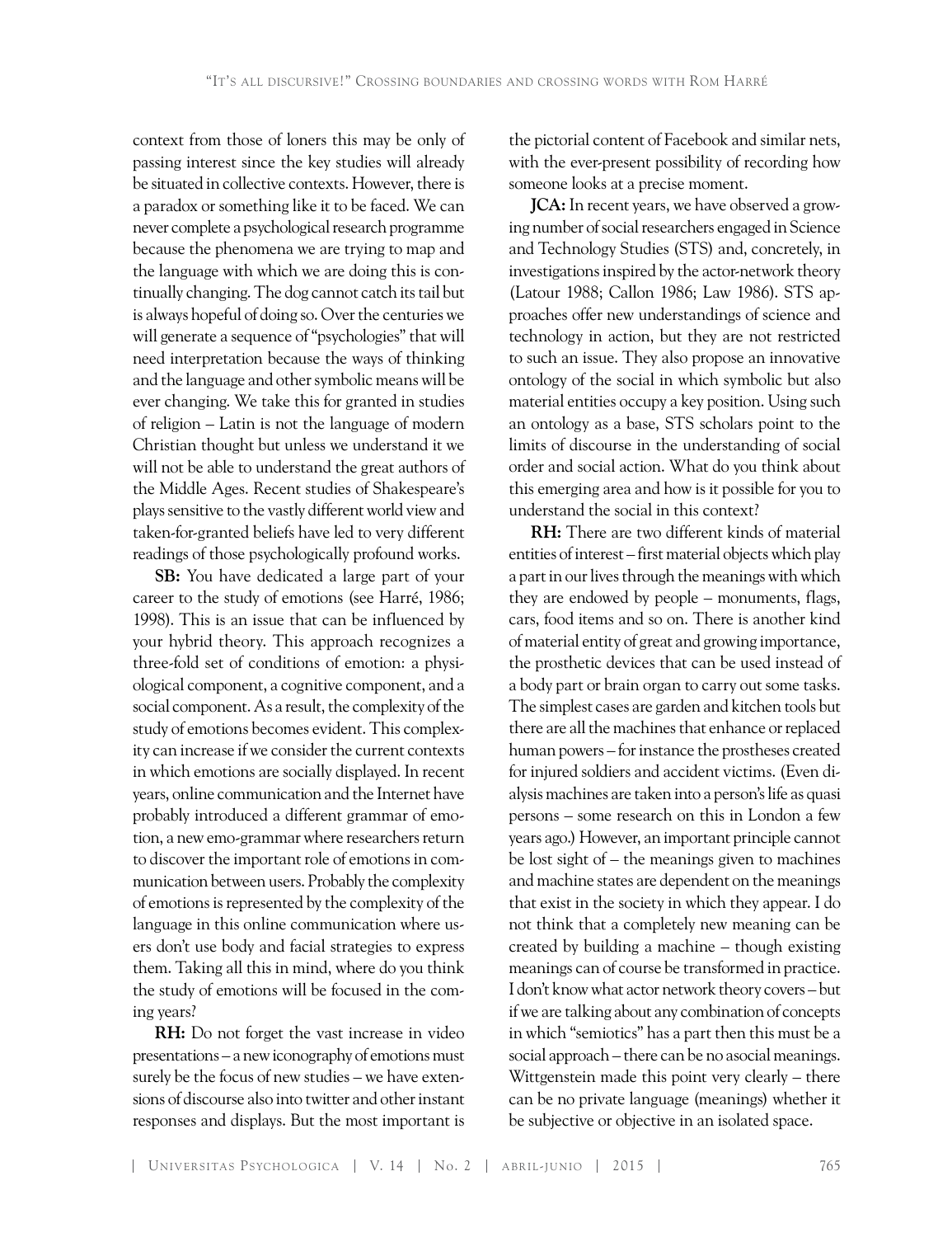**JCA:** Recently you wrote an interesting book on the use of animals as tools in laboratory contexts (Harré, 2009). Crespo suggested to us that with your pioneer spirit, you could enter the STS field, exploring it and making relevant contributions from a non-conventional point of view. What do you think about this?

**RH:** My *Pavlov's Dogs* book was intended to be philosophical-technical rather than moral. I added a short chapter at the end suggesting ways in which moral aspects of the use of animals as apparatus and instruments could be discussed. Maybe when I can catch some leisure I'll follow Eduardo's advice.

**SB:** Eduardo Crespo and I remember the meeting with you and how you organize your research with your collaborators and graduate students. We have assimilated some practices that you have taught us. For this reason, Eduardo Crespo said that your work as trainer of junior researchers is remarkable, you represent a great teacher. John Austin was very influential in the development of your own understanding of psychology. What did you learn from him as a student and what did you learn from him as a professor and supervisor of many student dissertations? In your early career what was important for you and what do you think is important for a junior researcher today?

**RH:** Austin was the cleverest man I have ever met, so any sort of interaction with him required one to be alert. At the same time he was a superb supervisor because he took great trouble to understand what one's project was and how one had gone about it. He did not like philosophers to undertake historical studies, that is studies of the work of some other philosopher – philosophy should be a study of problems not people. Of course one learned from philosophers of the past but re-presenting or going over their work was not the best way to use their insights. And above all be very clear in what you want to say – he used to say that it was always best to make more distinctions than less.

**JCA:** We want to close this interview by paying tribute to other authors and researchers who were important in your career and life; we are thinking of people as different as Vygotsky or Wittgenstein. Could you tell us what they taught you, how they

influenced your thinking, and how they may influence future social researchers?

**RH:** I suppose I have learned from Lev Vygotsky that the idea of the isolated human being is a myth – cognition, emotion and all the rest of the way we live can only be in the midst of a virtual or actual community. At the same time Vygotsky's emphasis on practice – meaningful action towards some goal and in contexts of local norms and standards – has been of equal importance to me. And that of course brings me to how much I have gained from studies of Wittgenstein's writings. Though they never met, these two thinkers led me along two converging paths to a common ideal of psychology as a collective-instrumental-historical discipline continually in interaction with analytical and critical philosophy.

#### **References**

- Antaki, Ch. (2006). Producing a 'cognition'. *Discourse studies*, *8*(1), 9-15.
- Belli, S., Harré, R., & Iñiguez, L. (2010). What is love? Discourse about emotions in social sciences. *Human Affairs. Postdisciplinary Humanities & Social Sciences Quarterly, 20,* 249-270
- Belli, S., Harré, R., & Iñiguez, L. (2014). Emotions in Technoscience The performance of velocity. *Human Affairs. Postdisciplinary Humanities & Social Sciences Quarterly, 2*,101-152.
- Butler, J. (1993). *Bodies that matter: on the discursive limits of "sex"*. New York: Routledge.
- Callon, M. (1986). Some elements of a sociology of translation domestication of the scallops and the fishermen of St Brieux Bay. In Law, J. (Ed.). *Power, Action and Belief. A New Sociology of Knowledge?* (pp. 196–229). Keele: Sociological Review Monograph.
- Davies, B., & Harré, R. (1999). Positioning and personhood. In Harré, R. & van Langenhove, L. (Eds.). *Positioning Theory: Moral contexts of intentional action* (pp. 32-52). Oxford: Blackwell.
- Dierolf, K. (2013). The new psychology: discursive practices, not internal forces – an interview with Rom Harré. *InterAction, 4*(2), 78-85.
- Harré, R. (1977). The ethogenic approach: Theory and practice. In Berkowitz, L. (Ed.). *Advances in ex-*